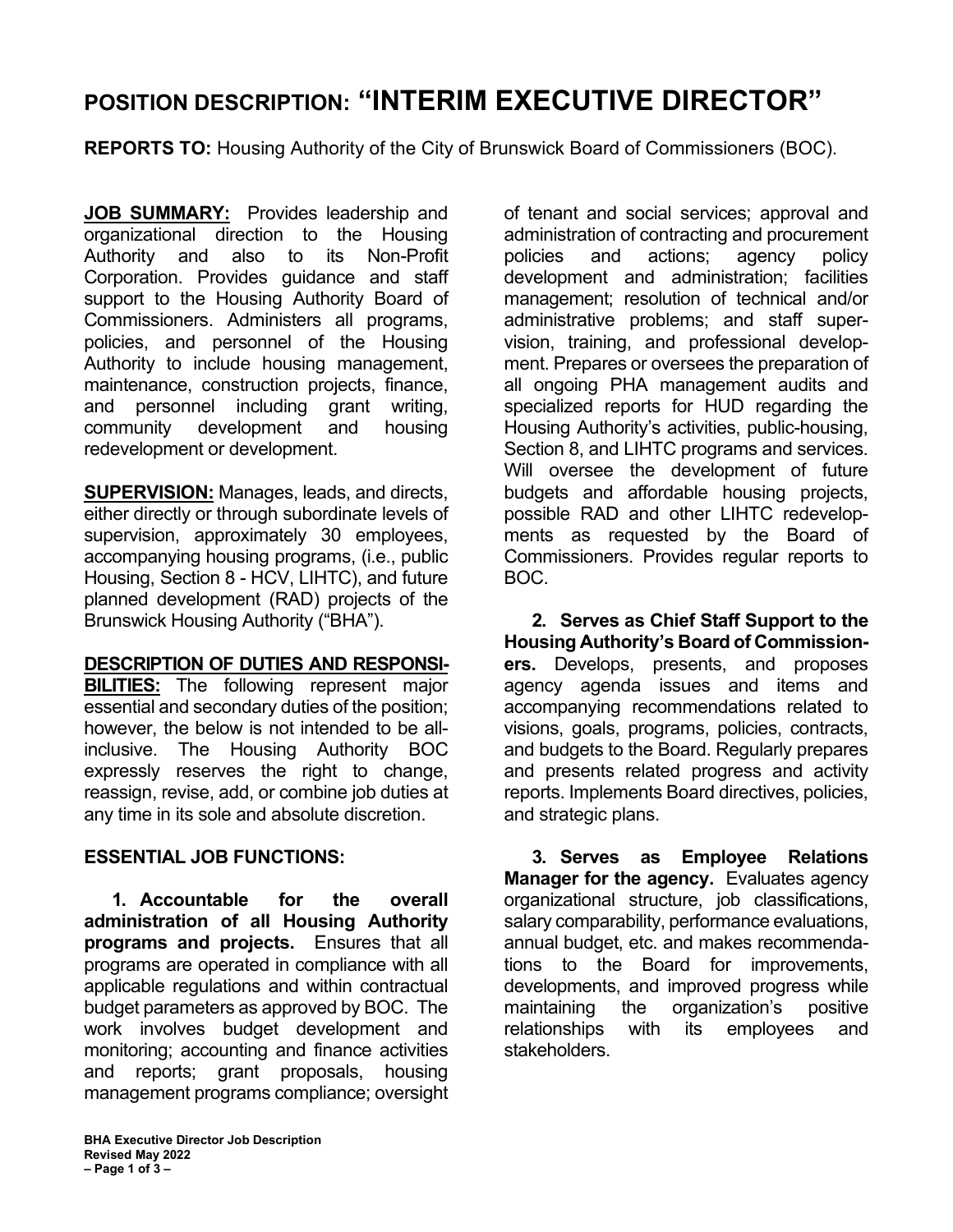**4. Participates in the development of new affordable and market value housing based upon community needs, including RAD projects.** The Executive Director Interfaces with lenders, local government officials, non-profit organizations, architects, contractors, and others to investigate, recommend, and pursue new, creative approaches to expanding/improving local housing base, including RAD or LIHTC housing developments. The Executive Director also manages the Non-Profit Corporation, interfaces with lenders, local government officials, non-profit organizations, architects, contractors, realtors, and others, to investigate new and creative approaches to improving and/or expanding local housing base.

**5. Represents the Housing Authority on a local, statewide, regional level to promote community awareness of housing programs and services.** Interfaces directly with media, public and private groups, boards, commissions, and professional associations, where needed. Makes presentations to groups and/or individuals to elicit information, solicit business and to promote the agency's services and objectives, when needed. Develops, or oversees the development of brochures, reports, news releases, and other information and/or marketing documents. May serve on boards of related associations, nonprofits, and/or other groups.

**6. Performs other essential duties and tasks as assigned by the Board in its sole discretion.**

## **QUALIFICATIONS:**

**Mandatory Qualifications:** The individual must possess the following knowledge, skills and abilities or be able to explain and demonstrate that s/he can perform the essential functions of the job, with or without reasonable accommodation, using some other combination of skills and abilities.

- 1. Requires a thorough and extensive knowledge of the principles and practices related to the overall administration of a public housing agency to include personnel management, budgeting, financing, marketing, reporting, policy development and implementation, and program administration, (i.e., public housing, Section 8 - HCV, and LITHC housing management).
- 2. Knowledge of federal grant application development and the ability to learn and interpret state and federal-assisted housing programs, laws and regulations including interpretation, development, and implementation of policy directives and changes; program compliance; budgeting and finance requirements. Extensive experience working directly in PHA programs in a supervisory or Executive Director capacity with direct budgetary responsibility or oversight is preferred.
- 3. Requires competent knowledge of real estate development (including financing, design, construction and management). Requires the ability to read, understand and negotiate contracts, along with competent knowledge of landlord-tenant and fair housing laws, along with HUD guidelines.
- 4. Requires extensive experience in managing a governmental agency and personnel, including the ability to communicate, train, counsel, and discipline employees effectively, to conduct effective performance appraisals and to create a harmonious working environment.
- 5. Requires strong written and verbal communication and interpersonal skills as direct communication with supervisors and employees, either individually or in groups, which is an integral part of this job. Evidence of ability to conduct and experience in conducting effective presentations